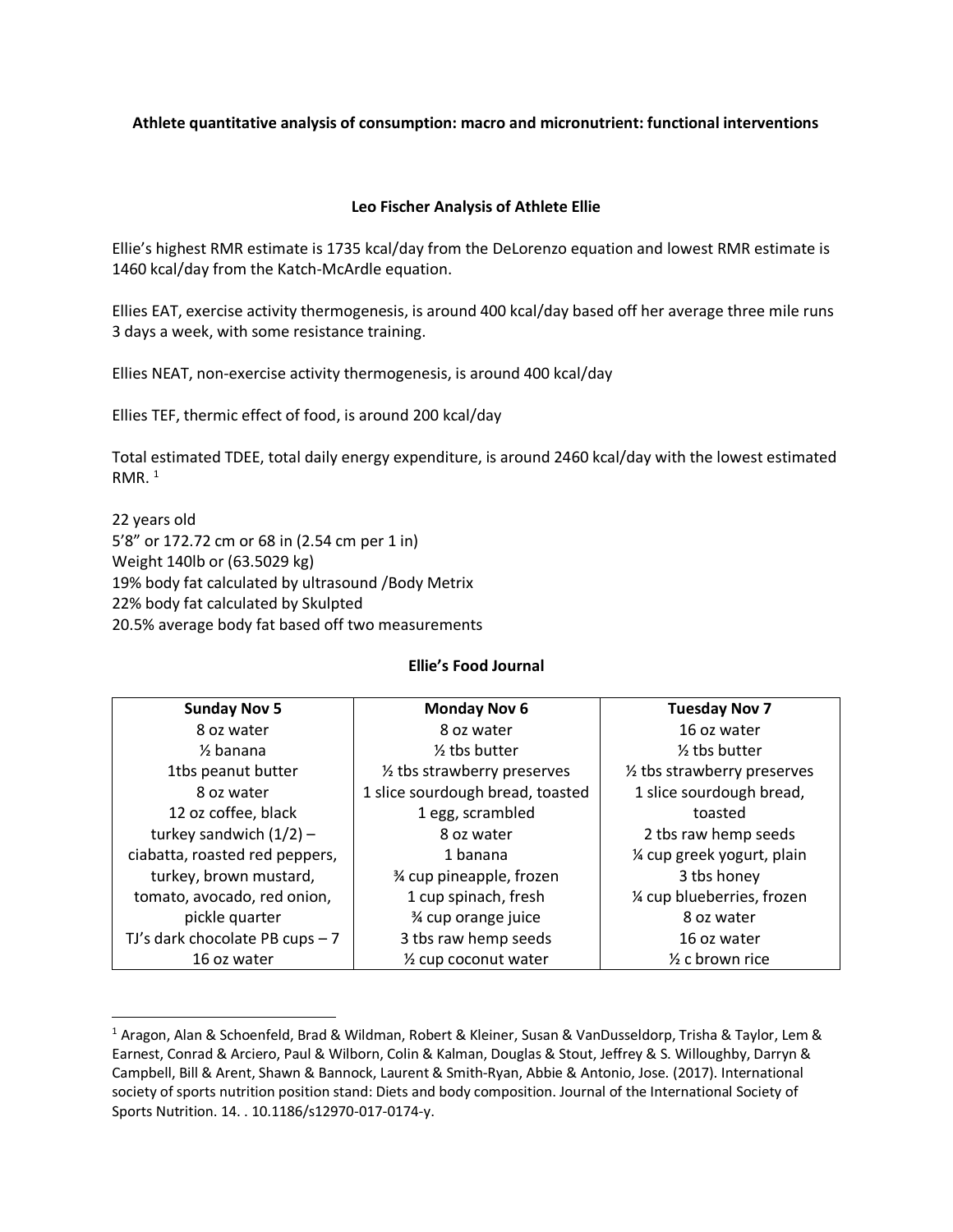| 1/3 cup hash browns,             | 4 walnut/date/cocoa/coconut       | 4 oz ground beef, 90% lean,     |
|----------------------------------|-----------------------------------|---------------------------------|
| homemade                         | oil energy balls - see below*     | grassfed                        |
| 1 egg, fried                     | 16 oz water                       | 2 tbs salsa                     |
| 2 oz cheddar cheese              | 1/4 cup sunflower seeds           | 1/3 cup bell peppers            |
| 2 tbs black beans                | 16 oz water, heated with fresh    | $1/3$ cup onion                 |
| 1 tbs salsa authentica - Trader  | ginger, lime wedge, splash        | 1/4 cup pepper jack cheese      |
| Joe's                            | coconut water                     | 24 oz water                     |
| 8 oz water                       |                                   | 12 oz coffee                    |
| 1 cup lentil pasta               | 1/ <sub>2</sub> tomato sliced     | 1 tbs butter, grassfed, salted  |
| % cup onion                      | 1 tbs feta                        | $\frac{1}{2}$ avocado           |
| 1/ <sub>2</sub> cup tomato sauce | 1 tbs balsamic vinegar            | 1 tbs black beans               |
| 1⁄4 cup mushrooms                | 1/ <sub>2</sub> tbs olive oil     | 1 tbs cotija cheese             |
| 3 oz chocolate - Tony's          | $\frac{1}{2}$ c brown rice        | 1 tbs raw pumpkin seeds         |
| Chocolonely                      | 4 oz ground beef, 90% lean,       | 1 oz cilantro leaves, raw       |
| 16 oz water                      | grassfed                          | 2 oz tomato                     |
| 4 oz red wine                    | 2 tbs salsa                       | .33 oz lime juice               |
| 1/ <sub>2</sub> pomegranate      | 1/3 cup bell peppers              | 2 Tbs beet hummus               |
| 1 cup popped popcorn, air        | $1/3$ cup onion                   | 1 stalk celery                  |
| popped                           | 1/4 cup pepper jack cheese        | 3 slices cucumber               |
| 1/2 tbs butter, grassfed, salted | 3 Peanut butter cookies (recipe   | 3 oz tempeh, cooked             |
|                                  | makes $24 - 1$ c PB, 1 c sugar, 1 | 3 wheat crackers                |
|                                  | egg)                              |                                 |
|                                  | 16 oz water                       | 3 tbs peanut sauce (PB, garlic, |
|                                  | 8 oz water                        | ginger, chilis, coconut milk)   |
|                                  |                                   | 3 tbs hummus                    |
|                                  |                                   | 16 oz water                     |
|                                  |                                   | 1 c chili                       |
|                                  |                                   | % c pepper jack cheese          |
|                                  |                                   | cinnamon roll                   |

## **Methods**

Used the software NutritionData to analyze the nutrition from each whole day and % are based off general RDAs. Important information is selected below. The whole analysis is from each day is also attached.

| Day One                        | Day Two                         | Day Three                         |
|--------------------------------|---------------------------------|-----------------------------------|
|                                |                                 |                                   |
| Calories 2423 kcal             | Calories 1916 kcal              | Calories 2610 kcal                |
| Carbs 1044 kcal %43 of TEC     | Carbs 759 kcal %39 of TEC       | Carbs 1011 kcal %39 of TEC        |
| Protein 87.4 g                 | Protein 80g                     | Protein 119g                      |
| Fats 955 kcal %40 of TEC       | <b>Fats 837 kcal %43 of TEC</b> | <b>Fats</b> 1133 kcal % 43 of TEC |
| Omega 3 to Omega 6 Ratio       | Omega 3 to Omega 6 Ratio        | Omega 3 to Omega 6 Ratio          |
| 1/13                           | 1/9                             | 1/12                              |
| <b>Low Vitamin or Minerals</b> | <b>Low Vitamin or Minerals</b>  | <b>Low Vitamin or Minerals</b>    |
| Iron $%61$                     | Vitamin D %5                    | Vitamin D %2                      |
| Calcium %78                    | Vitamin E %44                   | Vitamin E %65                     |
| Vitamin D %7                   | Pantothenic Acid %38            | Vitamin B12 %66                   |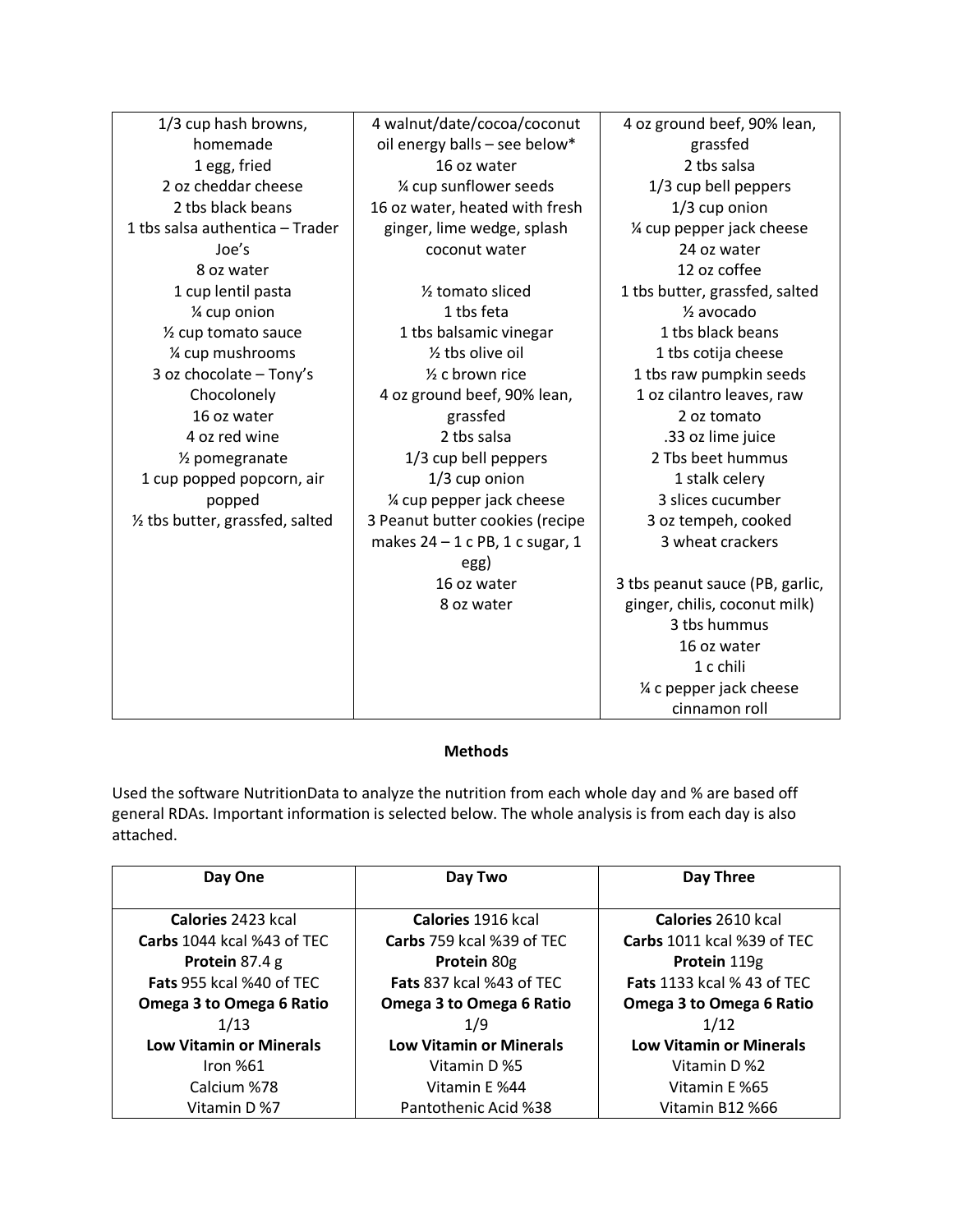| <b>Zinc %51</b>            | B12 %67                    |                             |
|----------------------------|----------------------------|-----------------------------|
| Vitamin B12 %23            | Calcium %46                | Water                       |
| Thiamin %51                | Copper %55                 | 35oz from food + 92 oz from |
| Vitamin E %42              |                            | beverages                   |
| Pantothenic Acid %52       |                            |                             |
|                            | Water                      |                             |
| Water                      | 72oz from beverages + 29oz |                             |
| 60oz from beverages + 25oz | from food                  |                             |
| from food                  |                            |                             |

# **Discussion**

# Vitamins and Minerals

Ellie consistently shows low in a few vitamins.

Vitamin D was below 7% each day. Based on her subjective interview Ellie is outside a lot during the summer and probably has enough Vitamin D stores built up in the summer from the sun. She also sometimes eats meat products which contain small amounts of vitamin D and based on the bodies recycling and use of Vitamin D there is no reason to be concerned. That is also the case with Ellie's low levels of vitamin b12. If Ellie feels there might be a possible, concern she can pop a vitamin pill once a month or so and target seafood.

Ellie was low on Vitamin E out of all three days, which is weird because it is also one the least common vitamin deficiencies since it is found in most processed fats like processed vegetable oils. Targeting whole foods like, grain, nuts and seeds will be the best way to increase levels of vitamin E.

#### Omega 3 to Omega 6 ratio

Most research says that a ratio of 1 to 4 is ideal. Supposedly the lower the ratio, the better antiinflammation protection and reduced prevalence of heart disease research seems to suggest. Evidence to support this theory is still debated.

#### Timing

Not enough information was given to make an assessment on timing of food consumption based around workout periods. Usually calories and protein should be consumed about 3 hours before and right after workout periods.

#### TDEE

Met 2 out of the three days based on estimated TDEE. Caloric intake for Ellie is acceptable at the low range of her estimated RMR. At the high and middle range of her estimated RMR her TEC does not meet Ellies estimated TDEE. Ellie might see higher athletic performance by increasing her TEC.

# Fat

Ellie consistently ate more than %40 of daily calories as fat. Although some people and guidelines say lipid content should not exceed 30% there is no evidence for this, and large amounts of counter